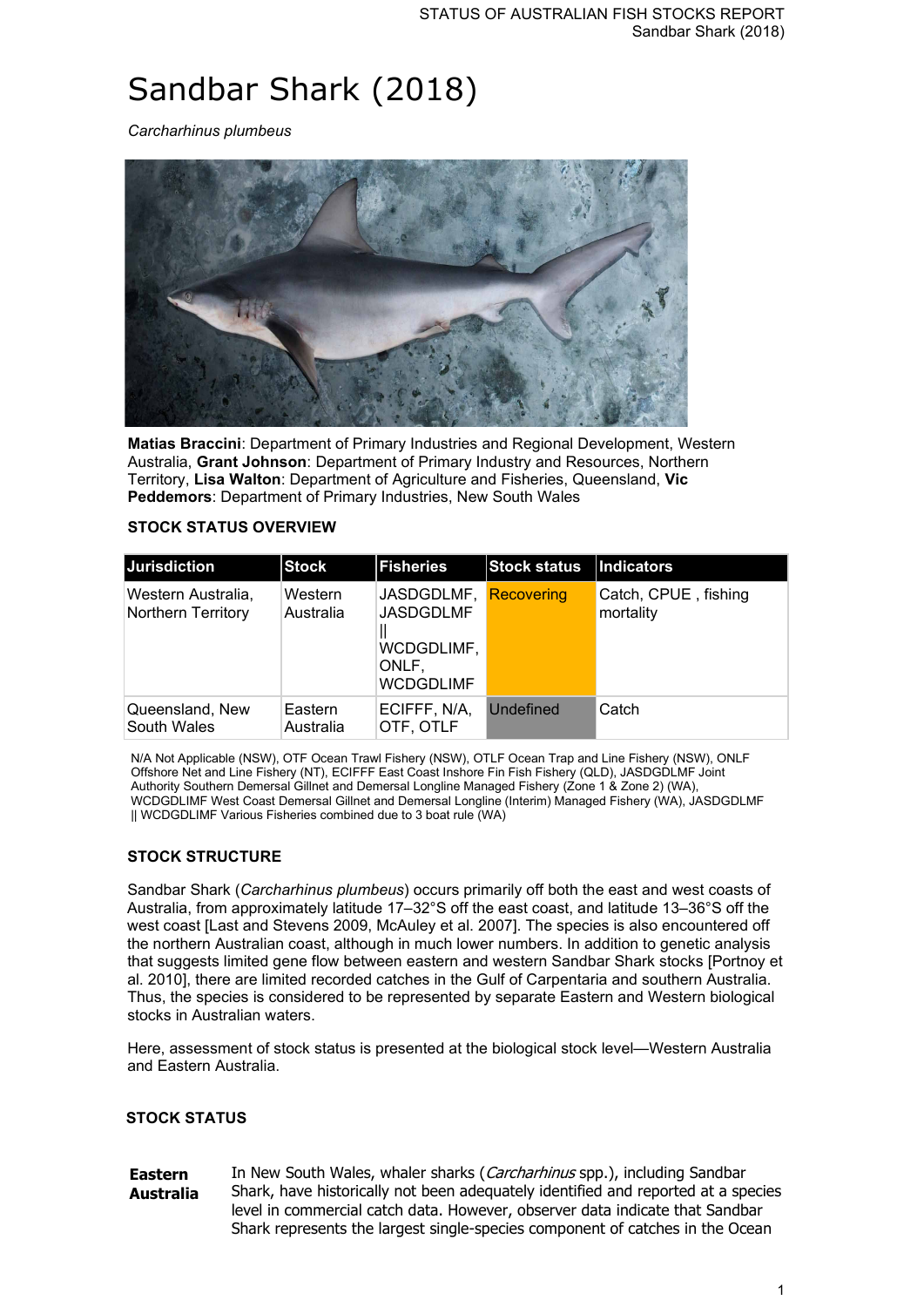Trap and Line Fishery (New South Wales), at 35 per cent of the overall shark catch between 2008 and 2009 [Macbeth et al. 2009]. Since the introduction of new logbooks in 2009, fishers are required to report all landed sharks to species level with improved reliability of species identification following development of a species identification guide and at-sea education via an observer program [Macbeth et al. 2018]. However, insufficient information is available to determine status for any of the whaler shark species in New South Wales, including Sandbar Shark [Rowling et al. 2010]. The net fishery component of the East Coast Inshore Fin Fish Fishery (Queensland) contributes minimal quantities (less than 1 t per year since 2011) to the overall eastern Australian harvest of Sandbar Shark. There is insufficient information available to confidently classify the status of this stock.

On the basis of the evidence provided above, the Eastern Australia biological stock is classified as an **undefined stock**.

**Western Australia** In Western Australia, Sandbar Shark is targeted by the West Coast Demersal Gillnet and Demersal Longline Fishery, and taken in lesser quantities by the Joint Authority Southern Demersal Gillnet and Demersal Longline Managed Fishery [McAuley et al. 2015]. It was also previously targeted by the Western Australian North Coast Shark Fishery [McAuley and Rowland 2012]. The Western Australia stock assessment uses current and historical data from all of these fisheries. Minor catches historically reported from the Offshore Net and Line Fishery (Northern Territory) are assumed to be from the Western Australia biological stock, as is an unquantified catch from the Memorandum of Understanding Box Shark Fishery [Marshall et al. 2016]. These are not explicitly included in assessments of this stock.

> Given the longevity of Sandbar Shark (30–40 years) and the age-specific nature of targeted fishing mortality (mostly between 2 and 10 years of age), a sufficiently long time-series of catch per unit effort data is not yet available for dynamic stock assessment modelling. Assessment of this stock has therefore been undertaken using empirically derived estimates of fishing mortality between 2001 and 2004, and demographic modelling techniques [McAuley et al. 2005, McAuley et al. 2007]. In addition, a risk-based weight of evidence (WoE) approach has been adopted using all available lines of evidence, including simulated biomass trajectories derived from a combination of demographic modelling and catch-only stock reduction analysis [Braccini et al. in prep.]. Demographic modelling indicated that combined levels of fishing mortality in Western Australian targeted shark fisheries, non-target commercial fisheries and the recreational fishing sector became increasingly unsustainable between 2001 and 2004 (when catches peaked at 918 tonnes [t]) and had probably exceeded sustainable levels since 1997–98. These conclusions are supported by fisheryindependent survey data that indicated declining breeding stock abundance between 2002 and 2005 [McAuley and Rowland 2012, McAuley et al. 2005].

> Since 2010, Sandbar Shark catches have remained well below the levels that will allow a gradual recovery of the breeding stock [McAuley et al. 2015]. The expected reductions in recruitment from previously excessive exploitation of the breeding stock are likely to be ameliorated by significant reduction in targeted fishing effort. Therefore, although the breeding stock is considered to be close to the minimum acceptable limit (40 per cent of unfished biomass), current levels of fishing are considered suitably precautionary to ensure the recovery of this biological stock [McAuley et al. 2015].

The recent WoE assessment estimated a "Medium" current risk level for the sandbar shark stock, with 62 per cent, 83 per cent and 99 per cent of the simulated current (2015–16) relative total biomass trajectories being above the target, threshold and limit biomass reference points, respectively, and biomass projections indicating continued stock rebuilding under current fishing and management settings [Braccini et al. in prep.].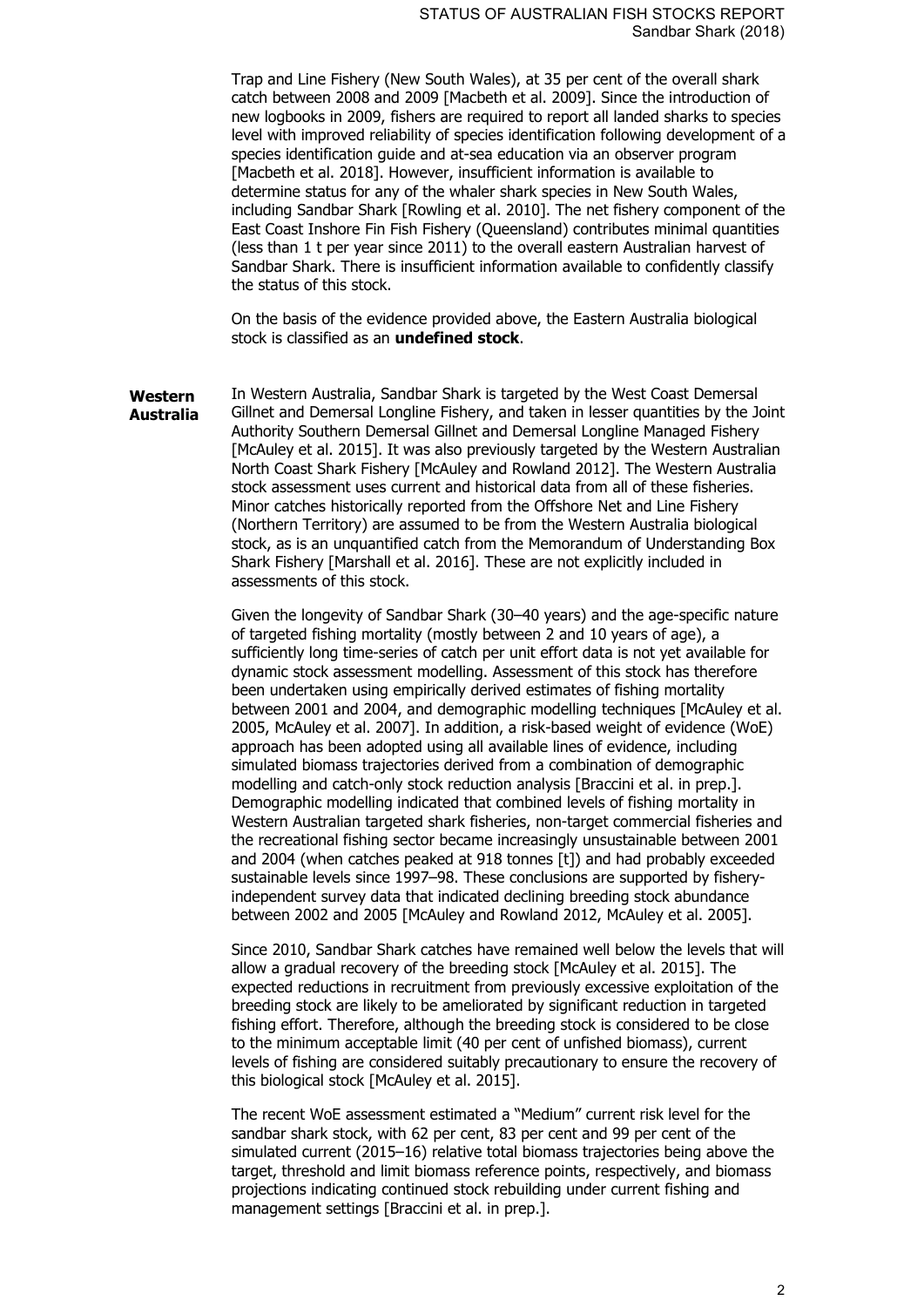The above evidence indicates that the biomass of this stock is likely to be depleted and that recruitment is likely to have been impaired. However, available indicators suggest a recovering stock. The current level of fishing mortality should allow the stock to recover from its recruitment impaired state.

On the basis of the evidence provided above, the Western Australia biological stock is classified as a **recovering stock**.

#### **BIOLOGY**

**Sandbar Shark biology** [Geraghty et al. 2013, McAuley et al. 2007, McAuley et al. 2006]

| Species        | <b>Longevity / Maximum Size</b>           | Maturity (50 per cent)                                                 |
|----------------|-------------------------------------------|------------------------------------------------------------------------|
| ∣Sandbar Shark | 30–40 years, 1 660 mm FL,<br>12 150 mm TL | Females: 16.2 years, 1 360<br>mm FL Males: 13.8 years, 1<br>⊺270 mm FL |

### **DISTRIBUTION**



Distribution of reported commercial catch of Sandbar Shark

#### **TABLES**

| <b>Commercial</b><br><b>Catch Methods</b>                        | <b>New South</b><br><b>Wales</b> | <b>Northern</b><br><b>Territory</b> | Queensland   | Western<br><b>Australia</b> |
|------------------------------------------------------------------|----------------------------------|-------------------------------------|--------------|-----------------------------|
| <b>Demersal Longline</b>                                         |                                  |                                     |              |                             |
| <b>Gillnet</b>                                                   |                                  |                                     |              | $\checkmark$                |
| <b>Hand Line, Hand</b><br><b>Reel or Powered</b><br><b>Reels</b> |                                  |                                     |              |                             |
| <b>Hook and Line</b>                                             |                                  |                                     | $\checkmark$ |                             |
| <b>Longline</b><br>(Unspecified)                                 |                                  |                                     |              | $\checkmark$                |
| <b>Net</b>                                                       |                                  |                                     | $\checkmark$ |                             |
| <b>Otter Trawl</b>                                               |                                  |                                     |              |                             |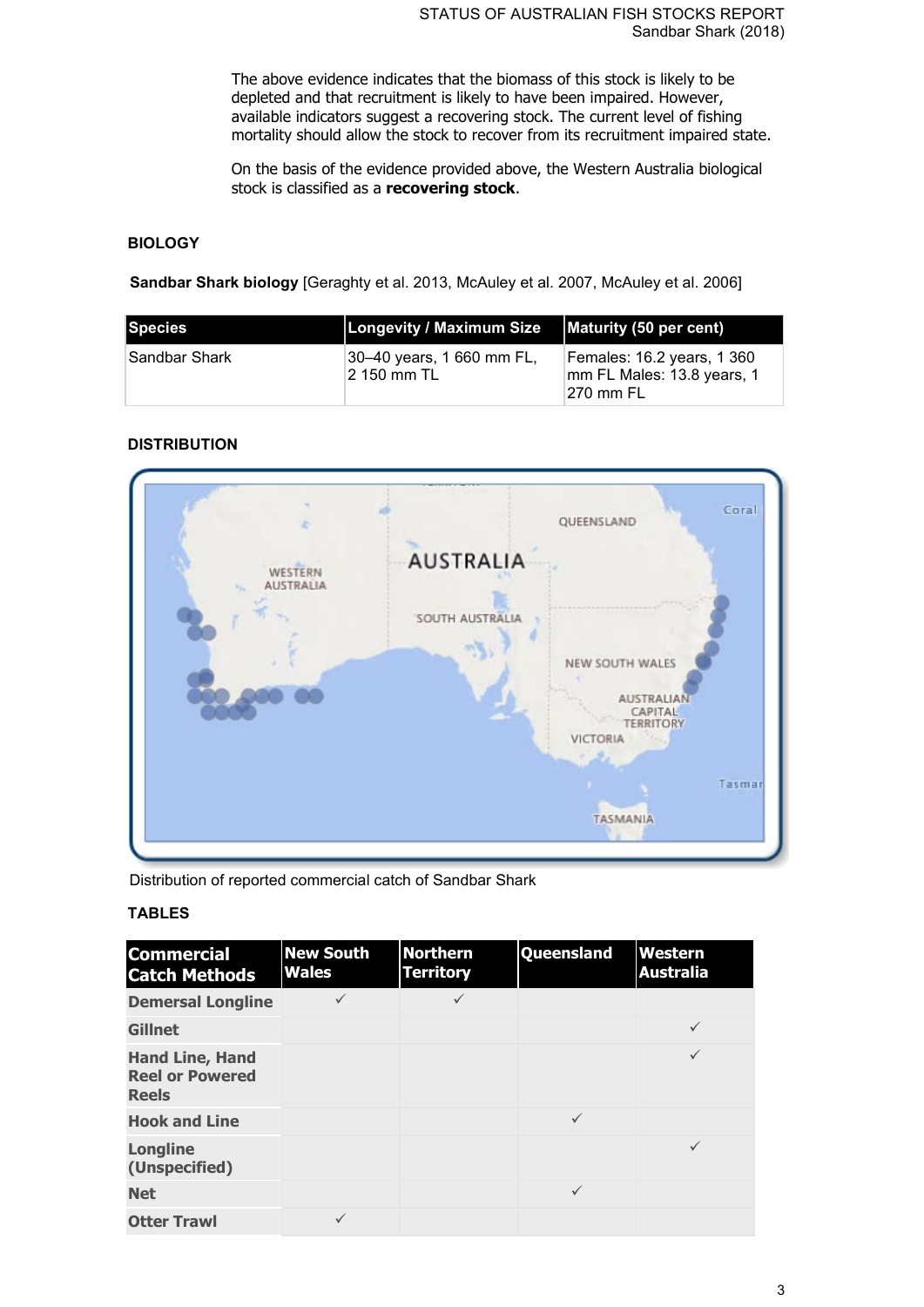#### STATUS OF AUSTRALIAN FISH STOCKS REPORT Sandbar Shark (2018)

| <b>Pelagic Gillnet</b> |  |  |
|------------------------|--|--|
| <b>Trotline</b>        |  |  |
| <b>Unspecified</b>     |  |  |

| <b>Fishing methods</b>               |                                  |                                     |              |                                    |
|--------------------------------------|----------------------------------|-------------------------------------|--------------|------------------------------------|
|                                      | <b>New South</b><br><b>Wales</b> | <b>Northern</b><br><b>Territory</b> | Queensland   | <b>Western</b><br><b>Australia</b> |
| <b>Commercial</b>                    |                                  |                                     |              |                                    |
| <b>Demersal</b><br><b>Longline</b>   | $\checkmark$                     |                                     |              |                                    |
| <b>Gillnet</b>                       |                                  |                                     |              | $\checkmark$                       |
| <b>Hook and Line</b>                 |                                  |                                     | $\checkmark$ |                                    |
| <b>Longline</b><br>(Unspecifie<br>d) |                                  |                                     |              | $\checkmark$                       |
| <b>Net</b>                           |                                  |                                     | $\checkmark$ |                                    |
| <b>Otter Trawl</b>                   | $\checkmark$                     |                                     |              |                                    |
| <b>Pelagic Gillnet</b>               |                                  | $\checkmark$                        |              |                                    |
| <b>Trotline</b>                      | $\checkmark$                     |                                     |              |                                    |
| <b>Unspecified</b>                   | $\checkmark$                     |                                     |              | $\checkmark$                       |
| <b>Recreational</b>                  |                                  |                                     |              |                                    |
| <b>Hook and Line</b>                 | $\checkmark$                     | ✓                                   | ✓            | $\checkmark$                       |

| <b>Management</b><br><b>Methods</b>      |                                  |                                     |              |                                    |
|------------------------------------------|----------------------------------|-------------------------------------|--------------|------------------------------------|
|                                          | <b>New South</b><br><b>Wales</b> | <b>Northern</b><br><b>Territory</b> | Queensland   | <b>Western</b><br><b>Australia</b> |
| <b>Charter</b>                           |                                  |                                     |              |                                    |
| Gear<br>restrictions                     |                                  |                                     | $\checkmark$ |                                    |
| <b>Possession</b><br><b>limit</b>        |                                  |                                     | $\checkmark$ |                                    |
| <b>Size limit</b>                        |                                  |                                     | $\checkmark$ |                                    |
| <b>Commercial</b>                        |                                  |                                     |              |                                    |
| <b>Effort limits</b>                     | $\checkmark$                     | $\checkmark$                        |              | $\checkmark$                       |
| Gear<br>restrictions                     | $\checkmark$                     | $\checkmark$                        | $\checkmark$ | ✓                                  |
| <b>Limited entry</b>                     | $\checkmark$                     | $\checkmark$                        | $\checkmark$ | $\checkmark$                       |
| <b>Possession</b><br><b>restrictions</b> |                                  |                                     | $\checkmark$ | $\checkmark$                       |
| <b>Processing</b><br><b>restrictions</b> | $\checkmark$                     | $\checkmark$                        | $\checkmark$ | $\checkmark$                       |
| <b>Spatial</b><br>closures               | ✓                                | ✓                                   | $\checkmark$ | $\checkmark$                       |
| <b>Total allowable</b><br>catch          |                                  |                                     | $\checkmark$ |                                    |
| <b>Vessel</b><br>restrictions            | ✓                                | $\checkmark$                        | $\checkmark$ |                                    |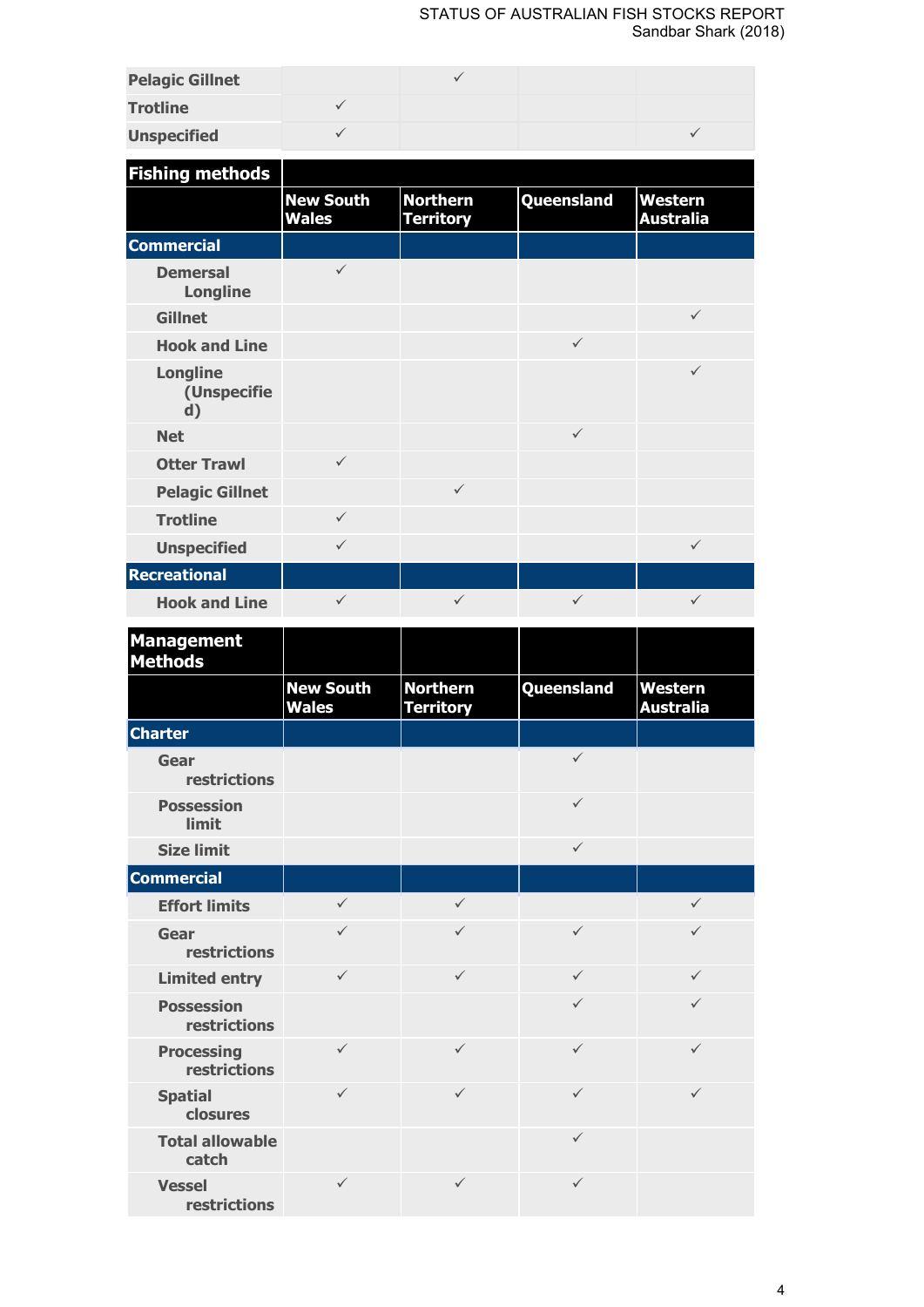| Indigenous                                                                                |              |              |              |              |
|-------------------------------------------------------------------------------------------|--------------|--------------|--------------|--------------|
| <b>Bag limits</b>                                                                         | $\checkmark$ |              |              |              |
| Gear<br>restrictions                                                                      |              | $\checkmark$ |              | $\checkmark$ |
| <b>Native Title</b>                                                                       | $\checkmark$ |              |              |              |
| <b>Section 37</b><br>(1d)(3)(9),<br><b>Aboriginal</b><br>cultural<br>fishing<br>authority | $\checkmark$ |              |              |              |
| Recreational                                                                              |              |              |              |              |
| <b>Bag and</b><br>possession<br><b>limits</b>                                             |              |              |              | $\checkmark$ |
| <b>Bag limits</b>                                                                         | $\checkmark$ | $\checkmark$ |              | $\checkmark$ |
| Gear<br>restrictions                                                                      | $\checkmark$ | $\checkmark$ | $\checkmark$ | $\checkmark$ |
| <b>Licence</b>                                                                            |              |              |              | $\checkmark$ |
| <b>Possession</b><br>limit                                                                |              |              | $\checkmark$ |              |
| <b>Size limit</b>                                                                         |              |              | $\checkmark$ |              |
| <b>Spatial</b><br>closures                                                                |              |              |              | $\checkmark$ |

| <b>Active Vessels</b> |                                          |                                    |                                                |
|-----------------------|------------------------------------------|------------------------------------|------------------------------------------------|
|                       | <b>New South</b><br><b>Wales</b>         | Queensland                         | <b>Western</b><br>Australia                    |
|                       | 13 Fishing<br><b>Business in</b><br>OTF, | in ECIFFF, $0$ 10 in<br>in ECIFFF, | JASDGDLMF, 5<br>in WCDGDLIMF,<br>3 in Charter, |

**OTF** Ocean Trawl Fishery(NSW)

**ECIFFF** East Coast Inshore Fin Fish Fishery(QLD)

JASDGDLMF Joint Authority Southern Demersal Gillnet and Demersal Longline Managed Fishery (Zone 1 & Zone 2)(WA)

**WCDGDLIMF** West Coast Demersal Gillnet and Demersal Longline (Interim) Managed Fishery(WA)

**Charter** Tour Operator(WA)

| <b>Catch</b>        |                                           |                                           |                                           |                                                      |
|---------------------|-------------------------------------------|-------------------------------------------|-------------------------------------------|------------------------------------------------------|
|                     | <b>New South</b><br><b>Wales</b>          | <b>Northern</b><br><b>Territory</b>       | Queensland                                | Western<br><b>Australia</b>                          |
| <b>Charter</b>      |                                           |                                           |                                           | 0.06t                                                |
| <b>Commercial</b>   | 3.22t in N/A,                             |                                           | Ot in ECIFFF,                             | 19.5404t in<br><b>JASDGDLMF   </b><br>WCDGDLIMF,     |
| Indigenous          | Unknown but<br>likely to be<br>negligible | Unknown but<br>likely to be<br>negligible | Unknown but<br>likely to be<br>negligible | Unknown but<br>likely to be<br>negligible            |
| <b>Recreational</b> | Unknown but<br>likely to be<br>nealiaible | Unknown but<br>likely to be<br>nealiaible | Unknown but<br>likely to be<br>nealiaible | $<$ 10 t retention<br>of all whaler<br>sharks caught |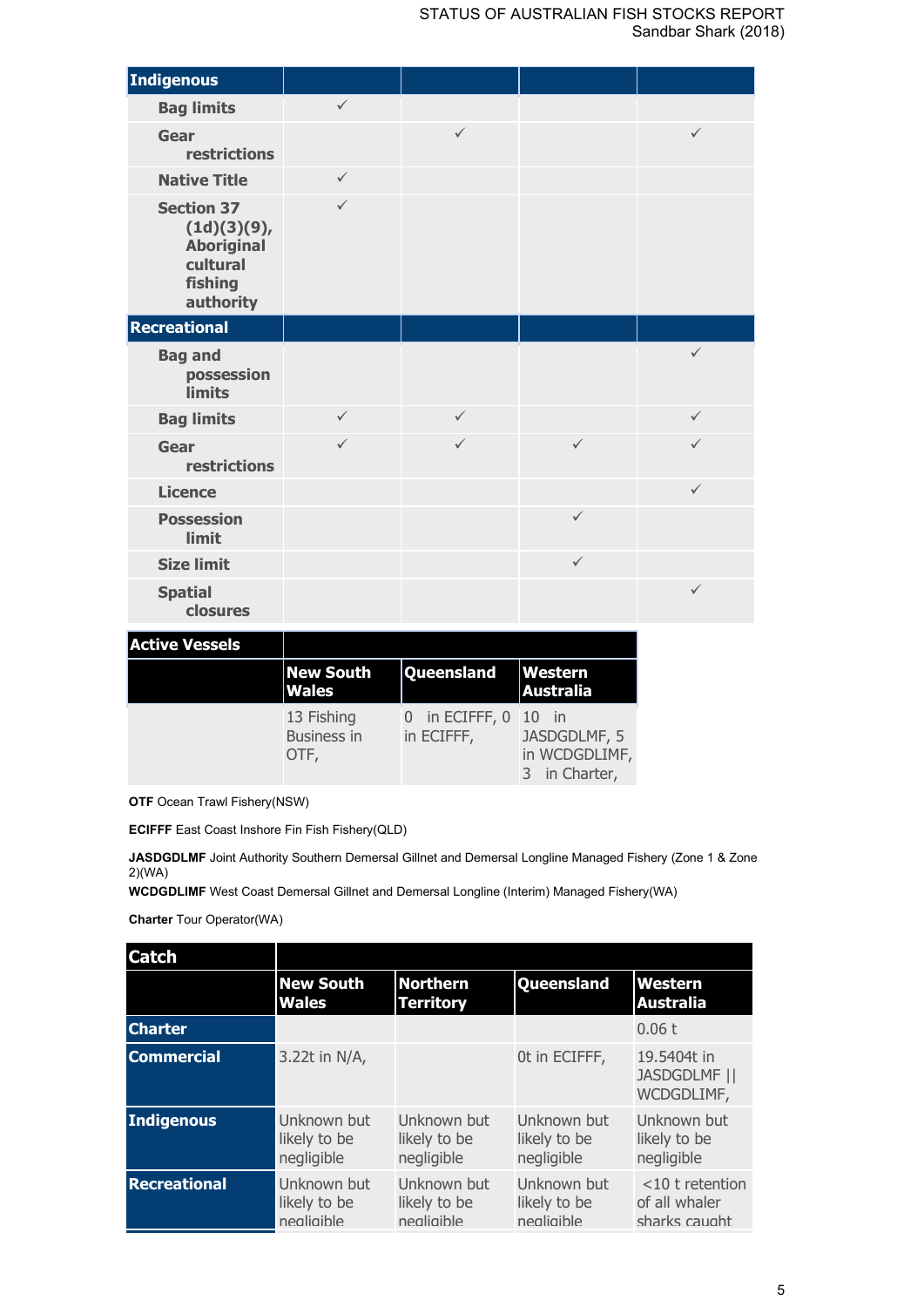#### STATUS OF AUSTRALIAN FISH STOCKS REPORT Sandbar Shark (2018)

|  |  |  |  | from boats,<br>shore-based<br>catches are<br>likely to be<br>negligible |
|--|--|--|--|-------------------------------------------------------------------------|
|--|--|--|--|-------------------------------------------------------------------------|

N/A Not Applicable (NSW), OTF Ocean Trawl Fishery (NSW), OTLF Ocean Trap and Line Fishery (NSW), ONLF Offshore Net and Line Fishery (NT), ECIFFF East Coast Inshore Fin Fish Fishery (QLD), JASDGDLMF Joint Authority Southern Demersal Gillnet and Demersal Longline Managed Fishery (Zone 1 & Zone 2) (WA), WCDGDLIMF West Coast Demersal Gillnet and Demersal Longline (Interim) Managed Fishery (WA), JASDGDLMF || WCDGDLIMF Various Fisheries combined due to 3 boat rule (WA),

**Western Australia – Recreational (Management methods)** A recreational fishing from boat licence is required for recreational fishing from a powered vessel in Western Australia.

**Queensland – Indigenous** Under the *Fisheries Act 1994* (Qld), Indigenous fishers in Queensland are able to use prescribed traditional and non-commercial fishing apparatus in waters open to fishing. Size and possession limits, and seasonal closures do not apply to Indigenous fishers. Further exemptions to fishery regulations may be applied for through permits.

**New South Wales – Indigenous (Management Methods)** (a) Aboriginal Cultural Fishing Interim Access Arrangement—allows an Indigenous fisher in New South Wales to take in excess of a recreational bag limit in certain circumstances; for example, if they are doing so to provide fish to other community members who cannot harvest for themselves, (b) The Aboriginal cultural fishing authority is the authority that Indigenous persons can apply to take catches outside the recreational limits under the *Fisheries Management Act 1994* (NSW), Section 37 (1d)(3)(9), Aboriginal cultural fishing authority, and (c) In cases where the *Native Title Act 1993* (Cth) applies fishing activity can be undertaken by the person holding native title in line with S.211 of that Act, which provides for fishing activities for the purpose of satisfying their personal, domestic or non-commercial communal needs. In managing the resource where native title has been formally recognised, the native title holders are engaged with to ensure their native title rights are respected and inform management of the State's fisheries resources

**New South Wales** commercial fisheries with less than seven active fishers are not presented due to the Privacy Act.

**Recreational and Indigenous (catch)** Given the offshore distribution of Sandbar Shark, nearshore catches are likely to be negligible.



#### **CATCH CHART**

Commercial catch of Sandbar Shark - note confidential catch not shown